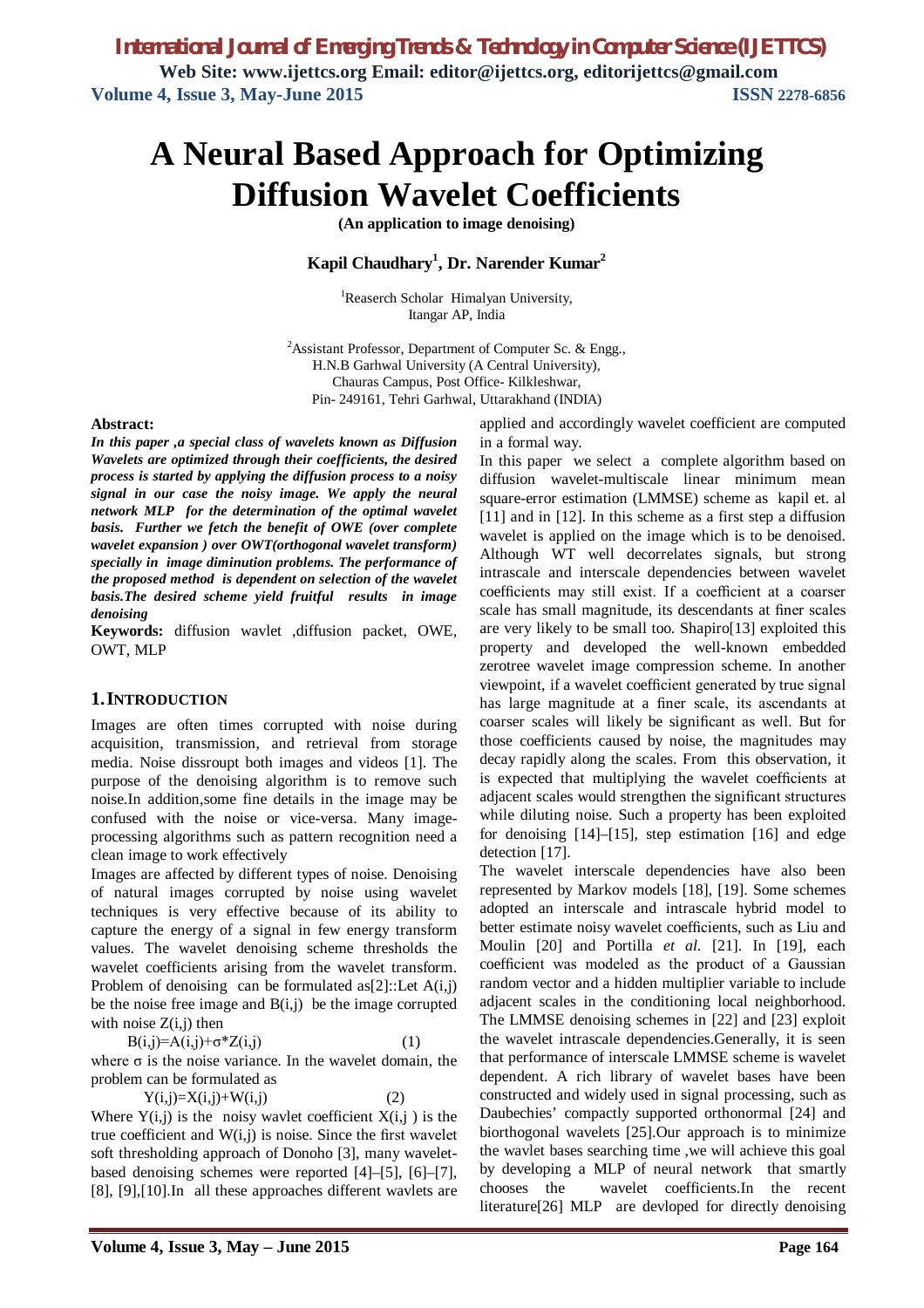the images.Altough much better results are reported though this techninique.

### **2.BREIF REVIEW OF DIFFUSION WAVLETS &PACKETS**

Let us consider a semigroup  $\{T^t\}$ , associated to a diffusion process (e.g.  $T = e^{-\epsilon \Delta}$ ), here we do not take the Green's operator, since the latter is not available in the applications we are doing, where the space may be a graph and very little geometrical information is available. We utilize the semigroup to induce a multiresolution analysis, interpreting the powers of T as dilation operators acting on functions, and constructing precise downsampling operators to efficiently represent the multiscale structure. This allowes a construction of multiscale scaling functions and wavelets in a very universal setting.The powers of operator T decreases in rank thus suggesting the compresson of the function(and geometric) space upon which each power acts. The scheme consists the following steps: First,apply T to a space of test functions at the finest scale, compress the range via a local orthonormalization procedure, represent T in the compressed range and compute  $T^2$  on this range, compress its range and orthonormalize, and so on. At scale j we obtain a compresse representation of  $T^{2j}$ , acting on a family of scaling functions spanning the range of  $T^{1+2+22+...2j-1}$  basis, and then we apply  $T^{2j}$ , locally orthonormalize and compress the result, thus getting the next coarser subspace.In [25] the complete construction of diffusion wavlets is given but it only provide the mathematical model for it ., Fourier analysis and wavelet analysis. The action of a given diffusion semigroup on the space of functions on the set is analyzed in a multiresolution fashion, where dyadic powers of the diffusion operator correspond to dilations, and projections correspond to down sampling. The localization of the scaling function constructed allows to reinterpret these operations in function space in a geometric fashion.

#### **Maintaining the Image Denoising parameters**

Let us take an image contaminated by noise (without loss of generality, we assume additive noise):

$$
I(x)=f(x)+\xi(x)
$$

at this juncture our goal is to remove that noise, resulting in minimal damage to the image. Since in most cases the result end user is human, the criterion for denoising fidelity would be the human visual perception of the result, rather than any of known mathematical criteria, such as minimal mean error (MSE) or minimal maximal difference (minimax).

The most adolescent approach would be performing some kind of low-pass filtering on the image, e.g. by convolution of Gaussian. Perona and Malik [26] claim that low-pass filtering by Gaussian kernel convolution can be equivalently formulated as forward diffusion

$$
\partial t I(x;t) = c \nabla 2I(x;t) \qquad \qquad \text{c=const}
$$

where *t* is the time parameter proportional to the Gaussian standard deviation and *c* is the diffusion coefficient. The disadvantage of low-pass filtering or homogenous adaptive diffusion in image enhancement applications is the fact that Gaussian blurring does not respect the natural edges of the image.If we know that a class of functions is well compressed by wavelet packets, then by thresholding the coefficients, we expect to be able to denoise functions from the class (assuming, of course, that the 'noise' is not well compressed by wavelet packets). Efficient and asymptotically optimal denoising algorithms for denoising have been studied by Donoho and Johnstone [27].

## **3. DIFFUSION WAVLETS OPTIMIZATION PROCEDURE**

As we analyze in the previous section that OWE achieves better results than traditional OWT specially in the denoising environment.Our work focus only OWE .Orthogonal wavelet transform (OWT) is translation variant due to the downsampling. This will cause some visual artifacts(Gibbs phenomena) in threshold-based denoising [27][28].

It has been pragmatic that the OWE (undecimated WT or translation-invariant WT in other names) achieves better results in noise reduction and artifacts suppression [29], [30], [31], [32].The denoising scheme presented in this paper adopts OWE, whose one stage two-dimensional (2- D) decomposition structure is shown in Fig. 1,just as an illustration how it works analytically.



**Figure. 1** Decomposition of the 2-D OWE. wjH wjV and wjD are the wavelet coefficients at horizontal, vertical and diagonal directions.

It is eminent from[33][34] that the wavelet-represented images are similar across scales, especially among the adjacent scales. In wavelet domain, the noise level decrease rapidly along scales, while signal structures are strengthened with scale increasing. Consequently we use coarser scale information to improve finer scale estimation. Assume the input image is decomposed into scales. generally it can be made that, j scale is strongly correlated with scale.  $j+1$ , but its correlations with  $j+2$  and so on will decrease rapidly. These scales would not provide much additional information to improve the estimation of scale j.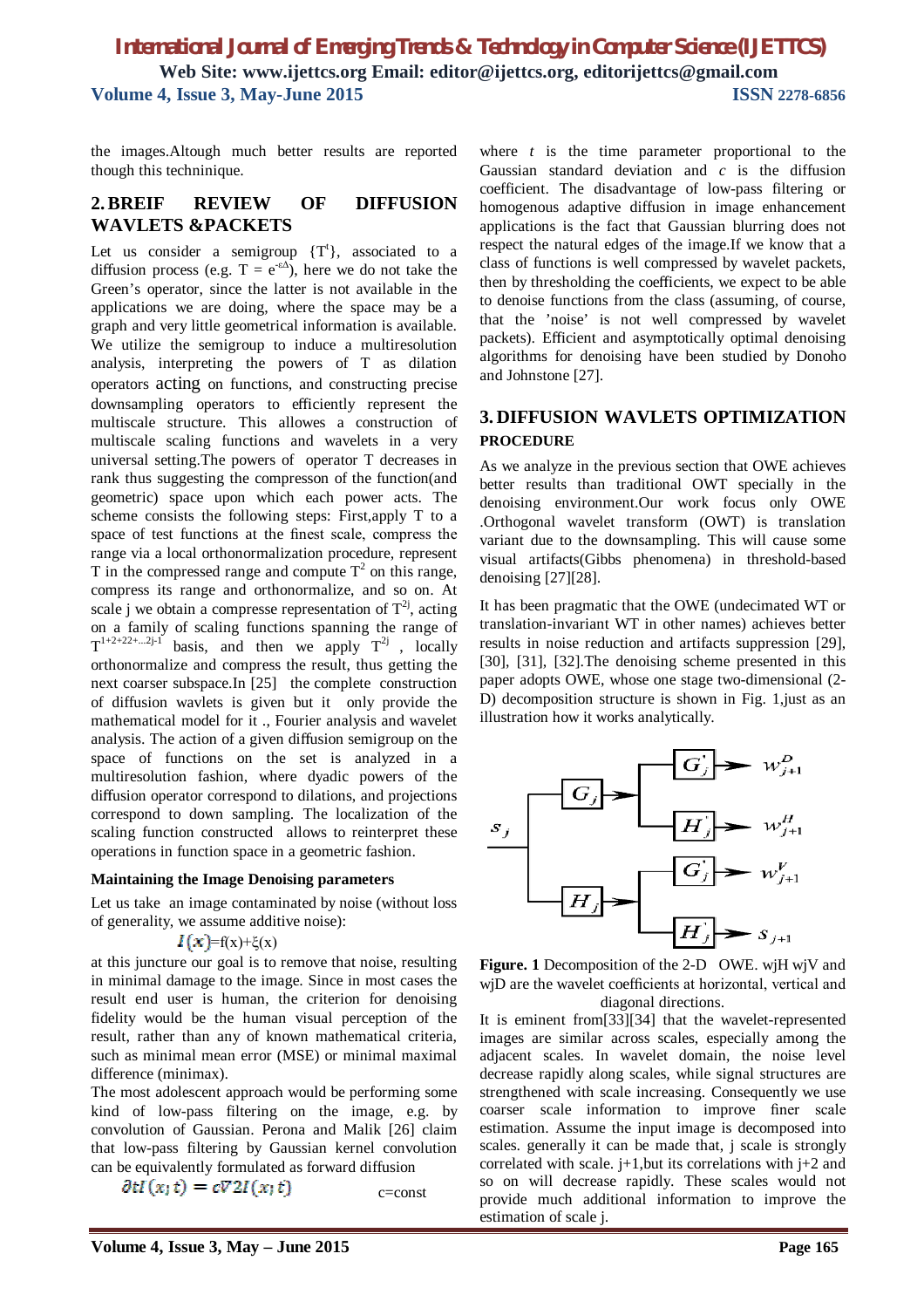Now we turn our direction to model the wavelet to neural network MLP modelling so that the wavelet coefficients are optimized in terms of directly their computation. We are using MLP because convolutional l neural network have different architecture from MLP which definitely complicate learning process. The learning process directly depends on features count, which for image is its height multiplied by width in pixels.A example model of MLP is shown in Fig 2



**Figure 2**.A graphical representation of a (3,4,2)-MLP.

Generally, the CNN consist of multiple convolution and sub sampling layers, where convolution and subsampling layers change each other. Each of the layers includes several features maps, which are connected to previous layer maps through set of small receptive fields, as shown in Fig 3.



**Figure.3** CNN architecture

Every subsampling layer is followed by convolution layer. In this case connections between layers defines interconnection matrix. This process repeats until features maps become too small, e.g. 1x1. After this feature maps is followed by full interconnected MLP which output is classifiers vector. The idea of performing subsampling layer is shown on fig. 4.



**Figure 4** Subsampling layer formation

Assume there is input data which is represented by **X** matrix and  $W^{nm}$  is kernel matrix, where *m* is kernel number of *n*-th convolution layer (1). The result of convolution operation is set of features maps **Mnm**, where *m* feature map number of *n*-th convolution layer as given in below equation 3

$$
M^{1m}[k,l] = \sum_{l'=-\infty}^{\infty} \sum_{k'=-\infty}^{\infty} X[l-l',k-k'] \cdot W^{1m}[l',k'],
$$
\n(3)

Where k,l is feauture for mth map.Therefore, after applying transform only part of coefficients can be passed to CNN. This may reduce not only features number but as the result simplify CNN architecture. For input data features submatrices A, D,  $D_v$ ,  $D_h$ ,  $D_d$  may be used. But as it will be realize in experiments the most fitting results, with the same misclassification rate as original, will give approximation matrix *A.*

## **4.IMAGE DENOISING SCHEME**

The image denoising procedure will be proceed as shown in fig 5



**Figure 5** Image denoising procedure

(i) The image is converted to small image patches through simple pre-processing in MATLAB.The reson is simple because it is easy to process image patches in step iv and v.

(ii)We apply Orthogonal Wavelet Expansion as illustrated in previous section with wavelet applied as a diffusion process.

(iii) Find out the vector as from eq.3.

(iv)Next step is to find out optimally wavlet basis,for that we use the neural network MLP approach as illustrated.

(v)Accordingly , the wavlet coefficient are adjusted.

Step 4&5 will correspond to likely constructing the sparse dictionaries for diffusion wavlets.

(vi)Apply IWT(Inverse Wavlet Transform).

(vii)Denoised Patch is the output.

A comparision of the approach to other algorithms is shown in Table 1 .in terms of a Mean square error table. Where  $\sigma$  is the standerd deviation. A smaller mean square error indicates that the estimate is closer to the original image. The numbers have to be compared on each row. The square of the number on the left hand column gives the real variance of the noise. By comparing this square to the values on the same row, it is quickly checked that all studied algorithms indeed perform some denoising. In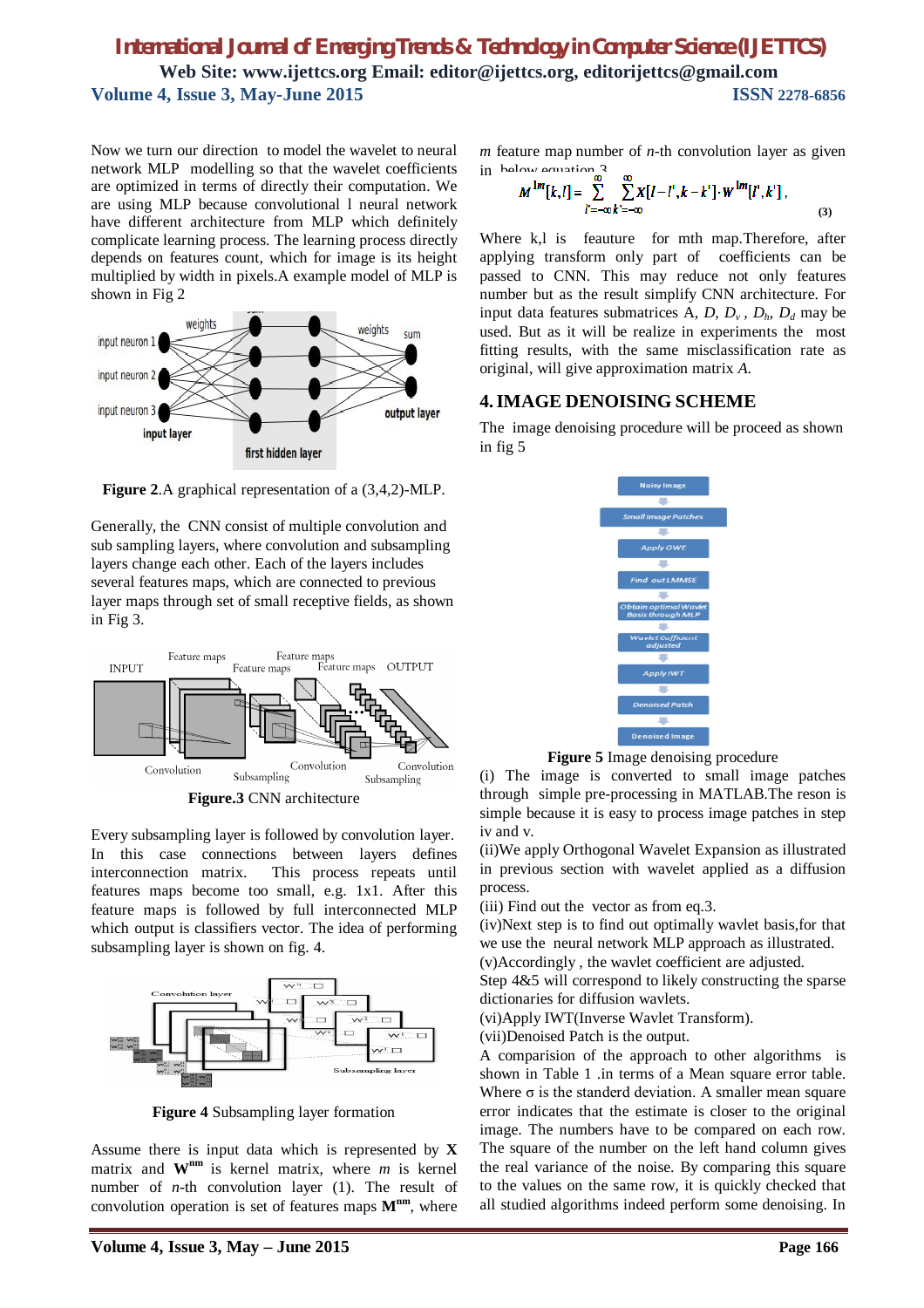general, the comparison performance corroborates the previously mentioned quality criteria.

**Table 1.** Compsrision of MSE for various image Denoising Algorithm

| $\sigma$ | <b>MSE</b> Table |            |     |
|----------|------------------|------------|-----|
|          | Image            | Algorithm  | MSE |
| 8        | Lena             | GF         | 57  |
| 10       | Lena             | AF         | 104 |
| 25       | Peepers          | TV         | 181 |
| 35       | House            | <b>YNF</b> | 382 |
| 45       | Cameraman        | Proposed   | 72  |

### **5. RESULTS & CONCLUSION**

Test images basically,three famous original images(256×256 grayscale) as shown in fig 4 are taken for experimental purpose from URL Index of /~phao/CIP/Images www.eecs.qmul.ac.uk.The (a) is the famous Lena image, (b) is the Peepers,(c)House,(d)Cameraman. At first glance a random noise is added to the image then apply the procedure as descibed in fig 3.Undoubtedly,the denoised version of the respective images is dependent on the value of sigma(Noise Variance) Let us take  $\sigma$ =10,at this small value our results are shown in fig 6 .



**Figure 6** Rightmost denoised image at σ=10

For simulation purpose different .mat files of neural weights , for instance in fig 6  $\sigma$ =10 is occupied. It is evident from the experiment that at lower values of σ the proposed scheme is not successfuly fighting fit. Hence, the training images is to be increased so that more choice of weights will come up .The next fig 7 will show this piece of evidence It comprise both noisy and clean image at  $\sigma=25$ 



**Figure 7**: Noisy image (a)top(b) just below clean image at σ=25

As the  $\sigma$  is increserd better results can be obtained. Finally, the conclusion is drawn that paper presented a optimized Diffusion Wavlet based noval image denoising approach for digital camera imaging applications. To fully exploit the spatial and spectral correlations of the images during the denoising process, the training samples from different σ were localized by using a supporting MLP structure of neural network. With OWE the wavelet coefficients at the same spatial locations at two adjacent scales are represented as a vector and then LMMSE is applied to the vector. The wavelet interscale dependencies are thus subjugated to improve the signal estimation.The overall performance of the scheme is dependent on the neural weight adjustment guiding principle.The vector find out thorgh LMMSE is further optimized using MLP.MLP help to artificially find out the optimal solution to the problem of finding out the optimal wavlet bases.The proposed scheme also preserves very well the fine structures in the image, which are often smoothed by other denoising schemes.

## **References**

- [1]. R.E.Woods, R.C.Gonzalez, "Digital Image Processing", Pearson Prentice Hall, 3<sup>rd</sup> edition, 2009.
- [2]. G.Y.Chen, T. D. Bui and A. Krzyzak, "Image denoising using neighbouring wavelet coefficients", IEEE, pp. II (917-920), ICASSP, 2004.
- [3]. L. Donoho, "De-noising by soft thresholding," IEEE Trans. Inform.Theory, vol. 41, no. 5, pp. 613–627, May 1995..
- [4]. S. G. Chang, B. Yu, and M. Vetterli, "Adaptive wavelet thresholding for image denoising and compression," IEEE Trans. Image Process., vol. 9,no. 9, pp. 1532–1546, Sep. 2000.I.S. Jacobs and C.P. Bean, "Fine particles, thin films and exchange anisotropy," in Magnetism, vol. III, G.T. Rado and H. Suhl, Eds. New York: Academic, 1963, pp. 271- 350.
- [5]. P. Bao and L. Zhang, "Noise reduction for magnetic resonance images via adaptive multiscale products thresholding," IEEE Trans. Medical Imaging, vol. 22, no. 9, pp. 1089–1099, Sep. 2003.shrinkage," Biometrika, vol. 81, pp. 425–455, 1994..
- [6]. Chambotle, R. A. Devore, N. Y. Lee, and B. J. Lucier, "Nonlinear wavelet image processing: variational problems, compression, and noise removal through wavelet shrinkage," IEEE Trans. Image Process., vol.7, no. 7, pp. 319–335, Jul. 1998
- [7]. Li and M. Orchard, "Spatially adaptive image denoising under overcomplete expansion," in Int. Conf. Image Process., Vancouver, Canada,Sep. 2000, pp. 300–303.
- [8]. M. Young, The Technical Writer's Handbook. Mill Valley, CA: University Science, 1989.